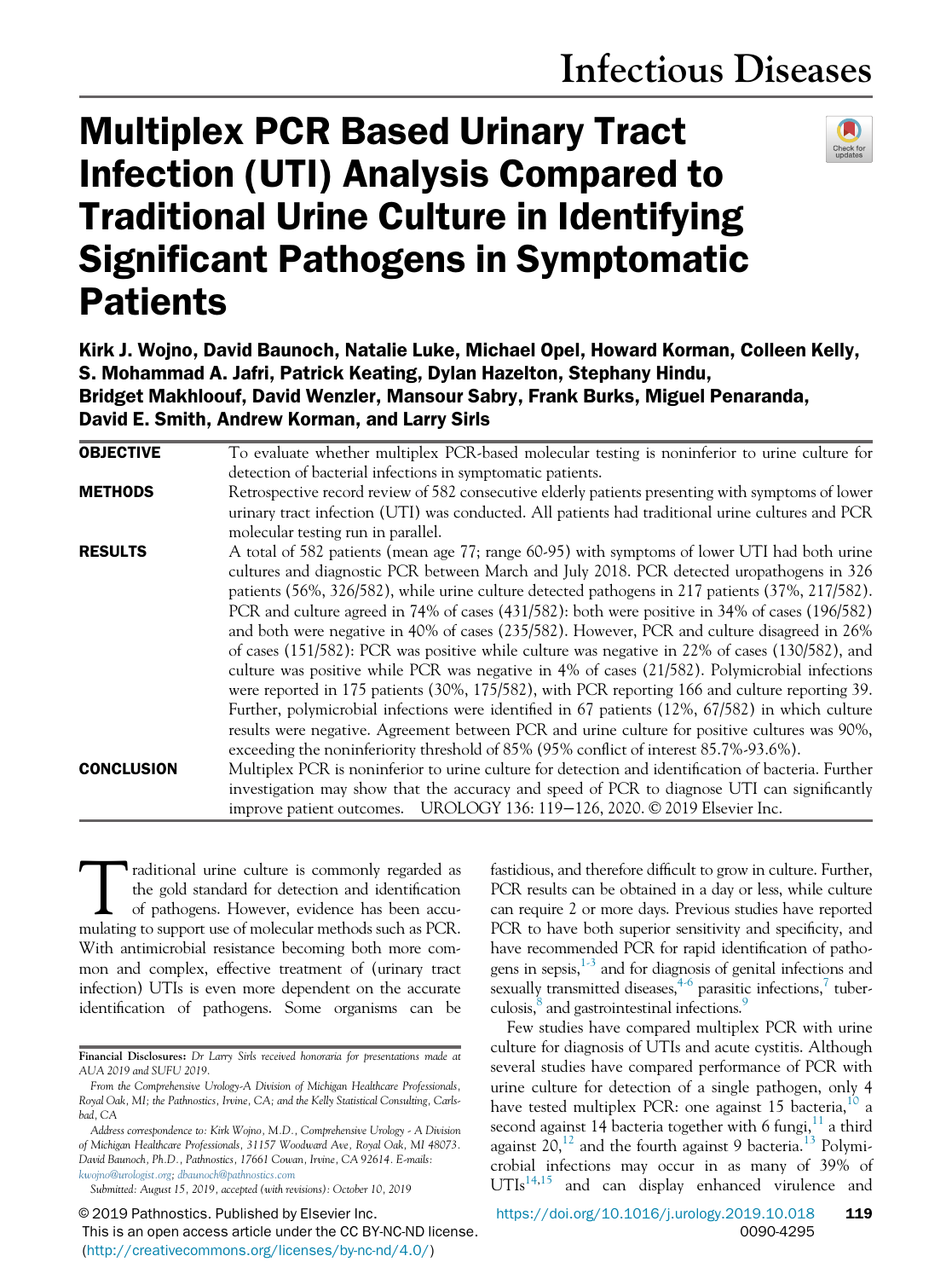increased antibiotic resistance.<sup>16</sup> Simultaneous detection of a larger number of pathogens may confer benefits for outcome of UTIs. The long-term objective is to determine whether the speed and accuracy of multiplex PCR improves patient care and potentially reduces costs. This study is the first step to confirm that PCR is noninferior to traditional urine culture in detecting bacteria in symptomatic patients. In this study, we compared a multiplex panel of 31 bacteria against urine culture for diagnosis of patients presenting with symptoms of UTI. Though this PCR also reports resistance for each organism, these data are not reported here. Although it may sound intuitive that the resistance of a single organism is different from the susceptibility results of the polymicrobial "soup", the data are being analyzed to better understand the patterns of the results.

## MATERIALS AND METHODS

### **Participants**

This was a single-site (Comprehensive Urology, Royal Oak, MI) retrospective study. IRB approval was obtained prior to commencing the study (IRB protocol number: 20171870). All patients meeting the inclusion criteria presenting to clinic between March and July 2018 (n = 582) were included in the study. Inclusion criteria: ≥60 years of age; symptoms of acute cystitis or UTI; sufficient urine sample volume for urinalysis, traditional culture, and PCR; all samples were shipped FedEx priority overnight. All samples except 4 were received by the laboratory the day after collecting the samples. Four samples were received 2 days after collection.

This study focused on patients  $\geq 60$  years of age. UTI is common in this age group and can be more difficult to diagnose. Localized urogenital symptoms may not be present in this population and differentiation between UTI and asymptomatic bacteriuria can be difficult.<sup>17</sup> Patients in this age group could benefit significantly from better identification of UTI pathogens.

#### Urine Culture

Study participants provided a urine sample obtained either by selfadministered clean catch or by catheterization. The urine was mixed and a sterile plastic loop  $(1 \mu L)$  used to inoculate blood agar plates. A sterile plastic loop  $(1 \mu L)$  was also used to inoculate colistin and nalidixic acid agar/MacConkey agar (CNA/MAC) plates, one loop-full of urine on the CNA side of the plate and another full loop-full on the MAC side of the plate. All plates were incubated at 35C in 5%  $CO<sub>2</sub>$  for  $\geq$ 18 hours and then examined for evidence of growth. Plates with  $\langle 10^4 \text{ CFU/mL} \rangle$  were reported as normal urogenital flora. For plates with growth  $(≥10<sup>4</sup>$ CFU/mL), the quantity and morphology of each organism was recorded. The maximum readable colony count using the  $1 \mu L$ loop is  $>10^5$  CFU/mL. Colony counts were performed on the blood agar plates. Species identification and colony counts were performed on CNA/MAC plates. For plates with ≤2 pathogens, species identification and colony counts were reported for each pathogen with  $\geq 10^4$  CFU/mL. If  $\geq 3$  pathogens were present, and one or 2 were predominant, species identification, and colony counts were reported. If  $\geq$ 3 pathogens were present without predominant species, a mixed morphotype was reported.

Samples for Gram stain were prepared by applying a thin, even smear on microscope slides, allowed to air dry, and then fixed with methanol. The slides were covered in crystal violet solution for one minute, rinsed with water, covered with iodine for 1 minute, and then rinsed with water again. *Staphylococcus aureus* 29213 was used as a positive control, and *E. coli* 35218 was used as a negative control.

Pathogen identification was conducted using the VITEK 2 Compact System (bioMerieux, Durham, NC) in accordance with standard operating procedures. Briefly, a sterile swab was used to transfer morphologically similar colonies from positive blood agar plates to prepared polystyrene test tubes containing 3.0 mL of sterile saline. The sample was adjusted for density (equivalent to McFarland No. 0.50 to 0.63). The sample tube and an appropriate identification card were placed into the cassette and inserted into the VITEK 2 instrument. A GN card was used for Gram negative bacteria, and a GP card used for Gram positive bacteria. An YST card was used for yeast. Pathogen identification was then read from the VITEK 2 instrument.

### DNA Extraction and Analysis

DNA was extracted from urine samples using the KingFisher/ MagMAX Automated DNA Extraction instrument and the MagMAX DNA Multi-Sample Ultra Kit (ThermoFisher, Carlsbad, CA). Briefly, 400  $\mu$ L of urine was transferred to wells in 96well deep well plates, sealed, and centrifuged to concentrate the samples, after which supernatant was removed. Enzyme Lysis Mix (220  $\mu$ L/well) was added and incubated for 20 minutes at 65C. Proteinase K Mix (PK Mix) was added (50  $\mu$ L/well) and incubated for 30 minutes at 65C. Lysis buffer (125  $\mu$ L/well) and DNA Binding Bead Mix (40  $\mu$ L/well) were added and the samples shaken for a minimum of 5 minutes. The 96-well plate was then loaded into the KingFisher/MagMAX Automated DNA Extraction instrument, which was operated in accordance with standard operating procedures.

DNA samples were analyzed using the Pathnostics Guidance UTI Test. Samples were mixed with universal PCR master mix and amplified using TaqMan technology on a Life Technologies 12K Flex OpenArray System. DNA samples were spotted in duplicate on 112-format OpenArray chips. Plasmids for each organism being tested for were used as positive controls. *Candida tropicalis* was used as an inhibition control. A data analysis tool developed by Pathnostics was used to sort data, assess the quality of data, summarize control sample data, identify positive assays, calculate concentrations, and generate draft reports. Probes and primers were used for the following pathogens:

Bacteria: *Acinetobacter baumannii*, *Actinobaculum schaalii*, *Aerococcus urinae*, *Alloscardovia omnicolens*, *Citrobacter freundii*, *Citrobacter koseri*, *Corynebacterium riegelii*, *Enterobacter aerogenes*, *Enterococcus faecalis*, *Escherichia coli*, *Klebsiella oxytoca*, *Klebsiella pneumoniae*, *Morganella morganii*, *Mycobacterium tuberculosis*, *Mycoplasma genitalium*, *Mycoplasma hominis*, *Pantoea agglomerans*, *Proteus mirabilis*, *Providencia stuartii*, *Pseudomonas aeruginosa*, *Serratia marcescens*, *Staphylococcus aureus*, *Streptococcus agalactiae*, *Ureaplasma urealyticum*

Bacterial Groups: Coagulase negative staphylococci (*Staphylococcus epidermidis, Staphylococcus haemolyticus, Staphylococcus lugdunesis, Staphylococcus saprophyticus*); Viridans group streptococci (*Streptococcus anginosus, Streptococcus oralis, Streptococcus pasteuranus*)

# STATISTICAL ANALYSIS

Demographics and symptoms were compared for male and female patients with 2-sample *t* tests or Fisher's exact tests,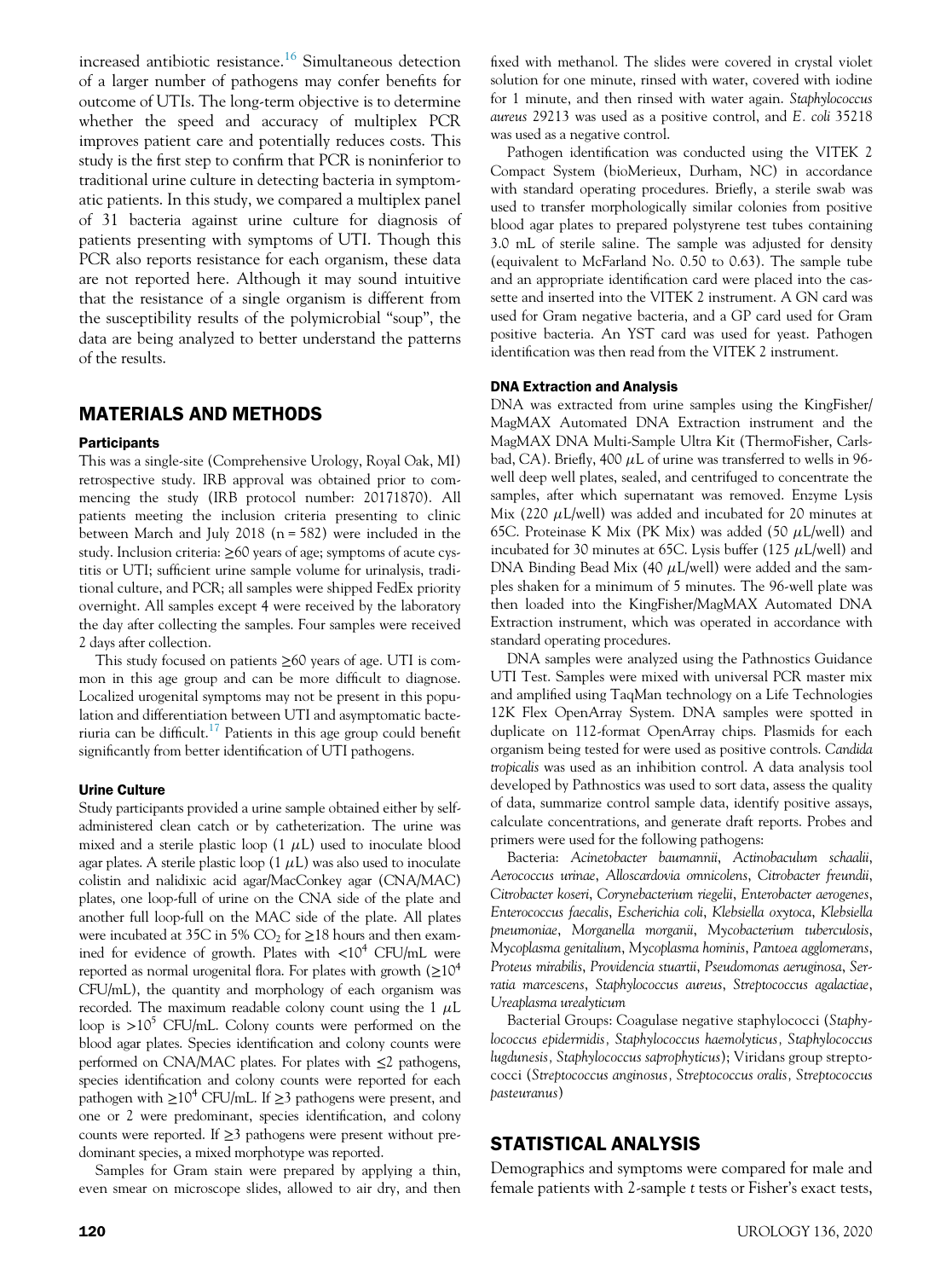as appropriate. Noninferiority of Guidance UTI to traditional culture in terms of detecting bacterial infections was assessed by comparing the lower 95% Wilson-score confidence interval (CI) for the positive percentage agreement to the noninferiority threshold of 85%. Incidences of bacterial infections in males and females (according to PCR and culture) were compared with Fisher's exact tests.

The required sample size to yield 90% power to conclude noninferiority of Guidance UTI relative to traditional urine C&S was calculated assuming a Guidance UTI sensitivity (relative to culture) of 91% and assuming 60% of patients would test positive by culture (based on results in PGX-031 UTI TaqMan QuantStudio 12K Flex Data Analysis). This sample size was calculated in the Tests for One Proportion Procedure of NCSS Power Analysis Statistical Software, Version 14. A sample size of 310 patients with positive culture tests yields 90% power to conclude noninferiority. Assuming 60% of patients test positive for culture, a total of 517 patients should be enrolled in the study.

## RESULTS

A total of 582 patients, mean age 77 (range 60-95) with symptoms of lower UTI had both urine culture and diagnostic PCR between March and July 2018 (Table 1). Sixty percent (60%, 347/582) were male and 40% (235/582) were female. Clinical symptoms included dysuria (38%, 221/582), incontinence (33%, 192/582), urine that was cloudy or had an odor (23%, 133/582), and pain or discomfort (7%, 40/582).

Sixty percent of patients (60%, 347/582) had positive results by PCR, urine culture, or both. PCR detected bacteria in 56% of patients (326/582), while urine culture detected pathogens in 37% of patients (217/582) (Table 2). PCR and culture agreed in 74% of cases (431/582): both PCR and culture were positive in 34% of patients (196/582), and both were negative in 40% (235/582). There was disagreement between PCR and culture in 26% of cases (151/582): PCR was positive while culture was negative in 22% of patients (130/582), and PCR was negative while culture was positive in 4% (21/582). The agreement between PCR and urine culture for positive cultures was 196/217 (90%), exceeding the noninferiority threshold of 85% (95% CI: 85.7%- 93.6%).

The multiplex panel used in this study tested for 31 bacteria, and PCR and urine culture together identified 29 different bacterial pathogens. PCR detected 24 bacteria, while culture detected 21 different bacteria.

The most common organisms detected by PCR were *E. coli* (29% of PCR positives, 93/326), *Actinobaculum schaali* (27% of PCR positives, 89/326) and *Viridans group Streptococci* (27% of PCR positives, 89/326) (Fig. 1). Traditional culture failed to detect *Actinobaculum schaali* (n = 0), and *Viridans group Streptococci* was isolated in culture only rarely (6% of culture positives, 14/217). *E. coli* was also the most common bacterium detected by culture (34% of culture positives, 74/217) and *Enterococcus faecalis* was the second most common (21% of culture positives, 46/217).

There were 8 bacteria that were identified only by PCR and 5 bacteria that were only detected by culture (Table 3). These 5 bacteria identified only by culture were not included on the multiplex PCR panel. These 5 bacteria were only detected in 8 patients by culture, accounting for 4% of the total positive

Table 1. Study participant demographics and symptoms

| Parameter                            | Total       | Male        | Female      | p Value* |
|--------------------------------------|-------------|-------------|-------------|----------|
| Age (years)                          |             |             |             |          |
| n                                    | 582         | 347         | 235         |          |
| Mean (SD)                            | 77.2 (7.9)  | 76.9 (7.9)  | 77.7 (7.9)  | .01      |
| Median                               | 77          | 76          | 79          |          |
| Min, Max                             | 60, 95      | 60,95       | 60, 95      |          |
| Symptoms $-$ n $(\%)$                |             |             |             |          |
| Dysuria                              | 219 (37.6%) | 110 (31.7%) | 109 (46.4%) | .0005    |
| Urinary incontinence                 | 196 (33.7%) | 145 (41.8%) | 51 (21.7%)  | < .0001  |
| Cloudy or Strong-smelling urine      | 132 (22.7%) | 75 (21.6%)  | 57 (24.3%)  | .48      |
| Pain                                 | 18 (3.09%)  | 7 (2.02%)   | 11 (4.68%)  | .09      |
| Abdominal                            | 7(1.20%)    | 3(0.86%)    | 4 (1.70%)   | .45      |
| Flank                                | 5(0.86%)    | 1(0.29%)    | 4 (1.70%)   | .16      |
| Lower back                           | 4 (0.69%)   | 1(0.29%)    | 3(1.28%)    | .31      |
| Penis/scrotum                        | 2(0.34%)    | 2(0.58%)    | $0(0.00\%)$ | 1.00     |
| Pelvic discomfort                    | 24 (4.12%)  | 6(1.73%)    | 18 (7.66%)  | .001     |
| Lower grade fever                    | 1(0.17%)    | 1(0.29%)    | $0(0.00\%)$ | 1.00     |
| Agitation                            | 2(0.34%)    | 2(0.58%)    | $0(0.00\%)$ | .52      |
| Frequency                            | 10 (1.72%)  | 4 (1.15%)   | 6(2.55%)    | .21      |
| Nocturia                             | 1(0.17%)    | $0(0.00\%)$ | 1(0.43%)    | .40      |
| Patient-reported hematuria           | 1(0.17%)    | $0(0.00\%)$ | 1(0.43%)    | .40      |
| Dipstick results $- n$ (%)           |             |             |             |          |
| Hematuria                            | 246 (42.7%) | 138 (40.4%) | 108 (46.2%) | .17      |
| Atypical symptoms $-$ n $(\%)$       |             |             |             |          |
| Increased falls/Tripping/Tired/      | 7(1.2%)     | 6(1.73%)    | $0(0.00\%)$ | 1.00     |
| Feeling III/Decline in ADLs          |             |             |             |          |
| Antibiotic usage $- n$ (%)           |             |             |             |          |
| Antibiotic treatment in last 3 weeks | 89 (15.3%)  | 30 (8.65%)  | 59 (25.1%)  | < .0001  |

\* p values are from Fisher's exact test or a t-test, as appropriate.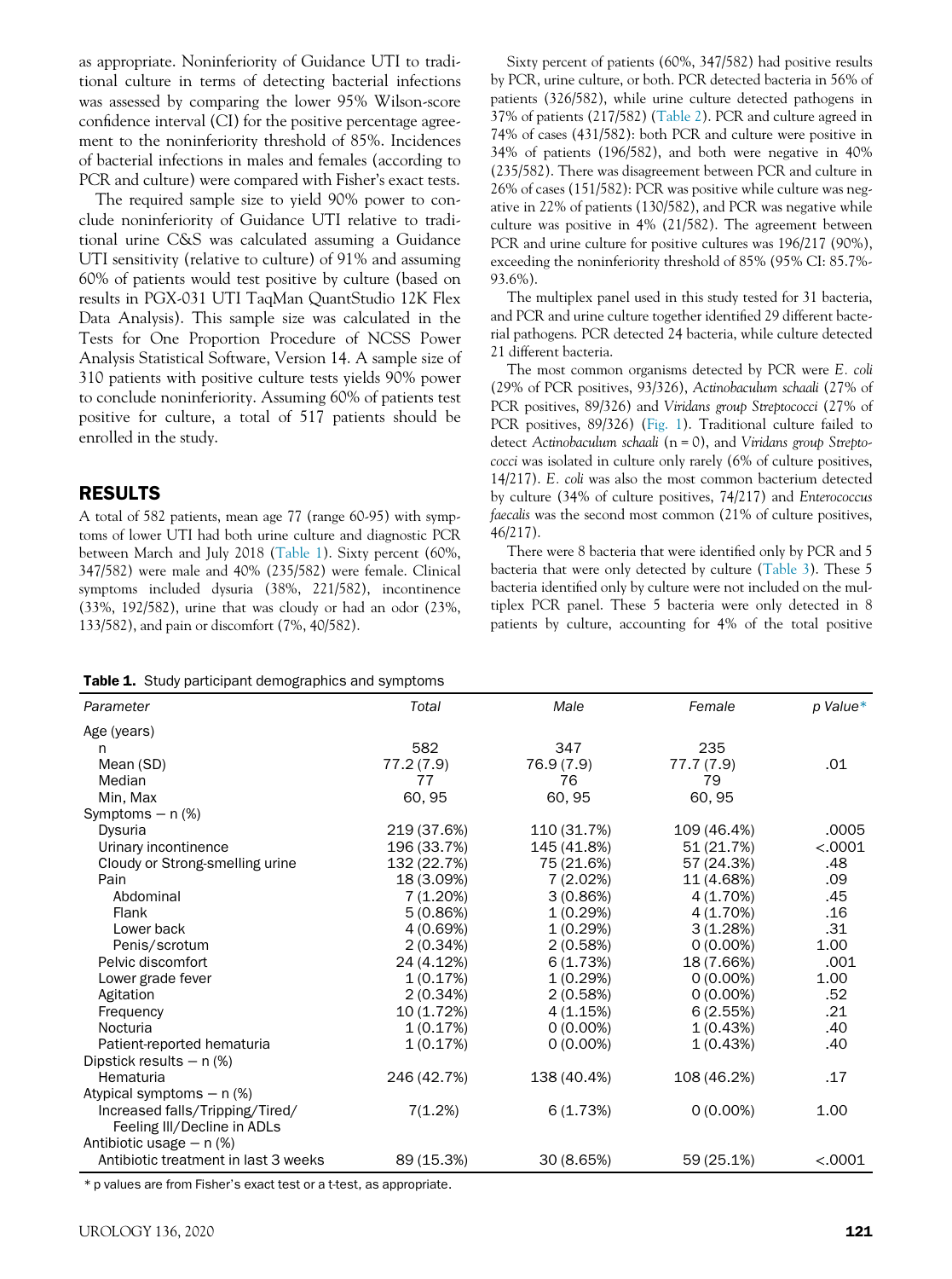|         |           |                |                | Table 2. Agreement of PCR and traditional urine culture in patients with clinical symptoms of UTI | PCR                                                                                                                                                                                               |                               |                           |                 |
|---------|-----------|----------------|----------------|---------------------------------------------------------------------------------------------------|---------------------------------------------------------------------------------------------------------------------------------------------------------------------------------------------------|-------------------------------|---------------------------|-----------------|
|         |           |                |                | Positive                                                                                          |                                                                                                                                                                                                   | Negative                      | Total                     | Agreement       |
|         |           |                | Polymicrobia   | Monomicrobial                                                                                     | <b>Total Positive</b>                                                                                                                                                                             |                               |                           |                 |
| Culture | Positive  | Polymicrobial  | 30 (5.2%       | 3(0.5%)                                                                                           | 33 (5.7%)                                                                                                                                                                                         | 6 (1.0%)                      | 39 (6.7%)                 | 30/39 (76.9%)   |
|         |           | Monomicrobia   | 69 (11.9%)     | 94 (16.2%)                                                                                        | 163 (28.0%)                                                                                                                                                                                       | 15 (2.6%)                     | 178 (30.6%)               | 94/178 (52.8%)  |
|         |           | Total Positive | 99 (17.0%)     | 97 (16.7%)                                                                                        | 196 (33.7%)                                                                                                                                                                                       | 21 (3.6%)                     | 217 (37.3%)               | 196/217 (90.3%) |
|         | Negative  | 67 (11.5%)     | 63 (10.8%)     | 130 (22.3%)                                                                                       | 235 (40.4%)                                                                                                                                                                                       | 365 (62.7%)                   | 235/365 (64.4%)           |                 |
|         | Total     | 166 (28.5%)    | 160 (27.5%)    | 326 (56.0%)                                                                                       | 256 (44.0%)                                                                                                                                                                                       | 582                           | $(196+235)/582$<br>(74.1% |                 |
|         | Agreement | 30/166 (18.1%) | 94/160 (58.8%) | 196/326 (60.1%)                                                                                   | 235/256 (91.8%)                                                                                                                                                                                   | $(196+235)/582$<br>$(74.1\%)$ |                           |                 |
|         |           |                |                |                                                                                                   | he agreement between PCR and urine culture for positive cultures was 196/217 (90%), exceding the noninferiority threshold. Polymicrobial infections are those having >2 organisms infections. PCR |                               |                           |                 |

The agreement between PCR and urine culture for positive cultures was 196/217 (90%), exceeding the noninferiority threshold. Polymicrobial infections are those having ≥2 organisms infections. PCR וויפ agreement vecween r בית שוויופ טענשט או של אפשר של בעל פעם אינו של השטיש או של השטיש או של השטיש או של ה<br>Was significantly more sensitive than urine outlure for detecting polymicrobial infections.<br>Polymicrobial perc was significantly more sensitive than urine culture for detecting polymicrobial infections.  $E$ 

Polymicrobial percentage agreement (%, 95% CI) 76.9% (61.7, 87.4%).

Monomicrobial percentage agreement (%, 95% CI) 52.8% (45.5, 60.0%). Negative percentage agreement (%, 95% CI) 64.4% (59.3, 69.1%). Negative

95% CI) 64.4% (%, percentage agreement

 $(59.3, 69.1\%)$ Overall percentage agreement (%, 95% CI) 61.7% (57.7, 65.5%). 95% CI) 61.7% (57.7, 65.5%) Overall percentage agreement (%,

culture samples (8/217): *Enterobacter cloacae* as monomicrobial infection in 2 patients (1%, 2/217), *Enterococcus faecium* alone in 1 patient (0.5%, 1/217), *Enterobacter cloacae* and *faecium* in 1 patient (0.5%, 1/217), *Enterobacter cloacae* and *E. coli* in 1 patient (0.5%, 1/217), *Proteus mirabilis* and *Streptococcus gallolyticus* in 1 patient (0.5%, 1/217), and *Kocuria rosea* and *Kocuria kristinae* in 1 patient each (0.5%, 1/217), (Table 3). Three of these 8 patients tested positive to other bacteria by PCR, 1 tested positive to *Candida albicans*, and 1 tested positive to JC virus by PCR. By contrast, there were 108 patients who tested positive for at least one of the 8 bacteria that were detected by PCR but not by culture. Only 45 of the 108 (42%) tested positive to other bacteria by culture.

In 88 patients (15%, 88/582), both PCR and urine culture identi fied the same pathogens and the same number of bacteria. In 85/88 cases (97%) both culture and PCR reported a single pathogen. The most common bacteria with total agreement were *E. coli* (35%, 30/85), *Enterococcus faecalis* (19%, 16/85), and *Klebsiella pneumoniae* (14%, 12/85). Together, these 3 bacteria accounted for 58 of 85 cases (68%) of single bacteria total agreement, but only 29% (194/661) of the total bacteria reported by PCR.

There were 175 cases of polymicrobial infection, de fined as ≥2 bacteria. PCR detected 166 and culture detected 39 (Table 2). There were 30 cases in which both PCR and culture reported polymicrobial infections. There were 3 cases in which culture reported a polymicrobial infection while PCR reported a monomicrobial infection, and an additional 6 cases in which culture reported a polymicrobial infection and PCR was negative. In 1 of these 6 cases, both bacteria detected by culture were not included on the PCR panel; in another case, one of the bacteria detected by culture was not included on the PCR panel. Although it occurs rarely, molecular inhibition can cause PCR tests to be negative. This may have happened with the other 4 cases, which amount to less than 1% (4/582) of patients tested.

In 67 polymicrobial cases (12% of patients, 67/582; 38% of polymicrobial infections, 67/175) culture was negative. Of the 30 cases in which PCR and culture detected polymicrobial infections, 7 were labelled as "Mixed" by culture so there could be no agreement on the organisms detected, 23 had at least one of the culture detected organisms detected by PCR and 17 had 2 of the culture detected organisms detected by PCR. There were 3 cases in which 2 pathogens were reported and there was total agreement between PCR and culture. In 2 cases, the pathogens were *E. coli* and *Enterococcus faecalis;* in 1 case, the pathogens were *Proteus mirabilis* and *Enterococcus faecalis*. Although there were 92 cases of at least 3 pathogens, there were none in which PCR and culture agreed on the organisms detected, since culture did not identify the organisms in most of these cases, but just labelled them as "Mixed". Which bacteria cause infection and inflammation in polymicrobial situations is impossible to determine.

# **DISCUSSION**

This study showed that multiplex PCR is not inferior to traditional urine culture, and in fact detected bacteria in 36% of symptomatic patients who had a negative urine culture. In addition, multiplex PCR detected more polymicrobial infections than urine culture, 28% of patients, compared to 7% of patients. In addition to higher detection rates, PCR can provide results in as little as 6 hours compared to traditional culture which takes 48 or more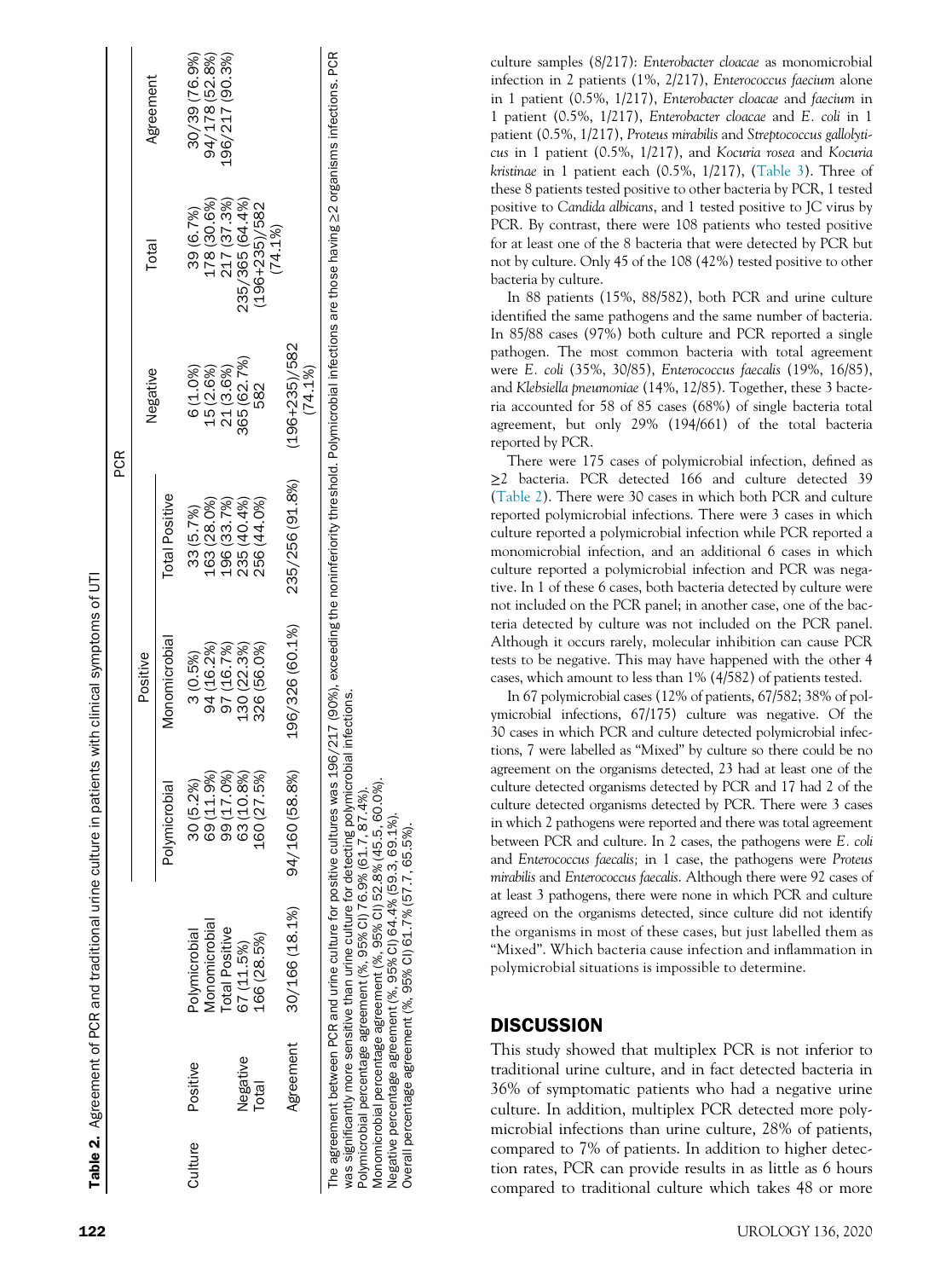

Figure 1. Frequency of detection of bacteria by PCR and urine culture, ordered in decreasing frequency of detection by urine culture.

hours. The rapid, accurate identification offered by PCR can facilitate more appropriate and efficacious treatment and may improve clinical care and outcomes.

UTI is a significant health concern in the United States, causing approximately 7 million visits to a doctor's office, 1 million emergency department visits, and over 100,000 hospitalizations annually, with the cost exceeding \$2.6 billion each year.<sup>18,19</sup> Although the patients in this study were outpatients, all of them were at least 60 years old. About 40% of men and 28% of women 70-79 years of age will have nonspecific lower urinary tract symptoms (LUTS) that can be clinical difficult to differentiate from UTI.<sup>20,21</sup> Thus, the diagnosis of UTI on the basis of clinical criteria alone has been reported to have an error rate of approximately  $33\%$ <sup>22</sup>. The high numbers of men in this

Table 3. Bacteria detected only by PCR and only by culture

| Pathogens Detected                                                                                                                                                                                          | <b>Pathogens Detected</b>                                                                                        |
|-------------------------------------------------------------------------------------------------------------------------------------------------------------------------------------------------------------|------------------------------------------------------------------------------------------------------------------|
| Only by PCR                                                                                                                                                                                                 | Only by Culture                                                                                                  |
| Actinobaculum schaalii<br>Alloscardovia omnicolens<br>Corynebacterium riegelii<br>Mycobacterium tuberculosis<br>Mycoplasma hominis<br>Pantoea agglomerans<br>Providencia stuartii<br>Ureaplasma urealyticum | Enterobacter cloacae<br>Enterococcus faecium<br>Kocuria kristinae<br>Kocuria rosea<br>Streptococcus gallolyticus |

The bacteria detected only by culture did not have PCR probes in the multiplex PCR panel used for this study.

study may reflect that they were enrolled from a busy clinical urology practice that may see more men patients in general. Though women typically have more UTI's than men, the sex differences in this study should not affect the accuracy of PCR vs standard urine culture.

Polymicrobial infections may be observed in about 39% of UTIs, a potential difficulty in determining appropriate treatment.<sup>14,15</sup> Khasriya showed that urine sediment cultures in patients with LUTS were significantly different than voided urine cultures, and were more commonly polymicrobial, arguing that intracellular bacterial communities and bacteria adherent to the epithelial cells are detected by PCR but not by culture.<sup>23</sup> This may be clinically important, since each pathogen carries a unique pattern of antimicrobial resistance, and one bacterial species can confer antibiotic resistance on other bacterial species in a polymicrobial environment. This emphasizes an important limitation of traditional urine culture: the identification of polymicrobial UTIs is poor, whereas the accuracy of PCR for polymicrobial infections was clearly better. PCR can detect the fastidious organisms that are part of the microbiome; some are clearly pathogens while the role of others is under further investigation.

While other studies have reported higher detection rates using PCR compared to urine culture, most tested against single pathogens, which is clearly not sufficiently comprehensive for clinical use.<sup>24-26</sup> A small number of studies has examined the performance of multiplex PCR, testing for between 9 and 20 pathogens.<sup>10-13</sup> In this study,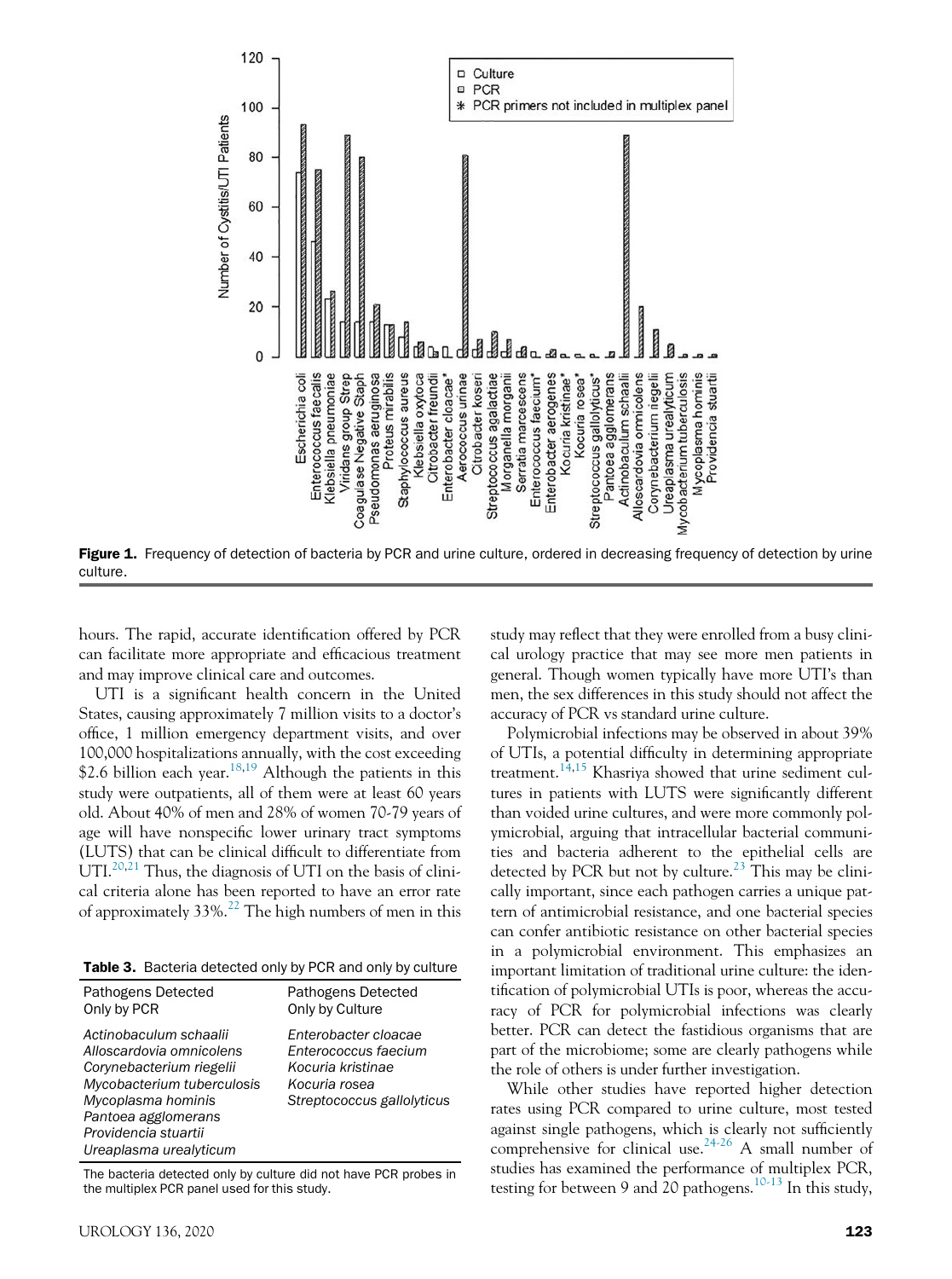our multiplex PCR tested for 31 bacteria and detected 24 different bacteria; the number of bacteria detected exceeded the size of panels used in previous studies.

The importance of multiplexing at this level is underscored by detection rates for polymicrobial infections, defined as 2 or more pathogens. Multiplex PCR was better able to detect polymicrobial infections than culture and was also better able to identify the pathogens. Culture was rarely able to detect cases of >3 pathogens and was unable to identify the bacteria in these cases. In this study culture was unable to identify the pathogens in 85% of polymicrobial infections. Such cases may prove to be clinically significant, inasmuch as mutualism may increase resistance and complicate treatment.

There were a small number of bacteria that were detected by culture but not by PCR. Cases in which culture results were positive and PCR was negative include on 3.6% (21/582) of patients involving 9 bacteria. In 8 of these 21 patients, PCR was negative because the multiplex panel did not include probes for the 5 bacteria infecting those patients. There are limits to multiplexing; it is not currently feasible to test for all known pathogens by PCR. However, judicious selection of PCR targets allows detection and identification of clinically significant bacteria.

On the other hand, PCR detected 661 instances of 24 different bacteria in 56% of patients with about 50% of those being polymicrobial infections. Another advantage of PCR is that since no probe is used to detect lactobacillus, for example, this bacterium, commonly agreed to be a contaminant, is not detected and reported.

E coli was the most common bacteria detected for both PCR and culture. However, the rest of the 5 most frequently detected bacteria were very different between PCR and culture. The rest of the top 5 for PCR were *Actinobaculum schaallii, Viridans group Streptococci, Aerrococcus urinae*, and *Coagulase negative Staphylococcus. Actinobaculum schaalii* was not detected at all by culture. The rest of the top 5 for culture were *Enterococcus faecalis, Klebsiella pneumoniae, Viridans group Streptococci*, and *Pseudomonas aeruginosa*, all of which were detected by PCR at higher rates than in culture. Others have grown these pathogens from the urine with enhanced urine culture techniques, confirming their importance in the urinary microbiome. Their failure to grow in traditional culture reflects their fastidious nature and further demonstrates the limitations of the traditional culture.

The long-term objective is to determine whether the speed and accuracy of multiplex PCR improves patient care and potentially reduces costs. This study is the necessary first step to confirm that PCR is noninferior to traditional urine culture in identifying bacteria in symptomatic patients. The impact on patient outcomes of this more rapid and accurate organism detection technology will be required to validate the clinical utility before widespread use. Importantly, this multiplex PCR also reports antibiotic resistance for each organism and the susceptibility of the polymicrobial "soup". These data are still being analyzed and will be reported in a separate manuscript.

Finally, the clinical impact of the rapid identification of the organism and the resistance are unknown and are the subject an ongoing prospective trial.

A potential weakness of this study is ascertaining the clinical significance of the pathogens identified. The urinary microbiome is still being identified and evaluated; some organisms may be pathogens, some protective and some interdependent. Although many bacteria detected in this study are known pathogens for UTI (eg, *E. coli*, *Klebsiella pneumoniae, Enterococcus faecalis*),<sup>27</sup> their contribution to pathogenesis may be less definite in cases of polymicrobial infection. That is, UTI symptoms in polymicrobial infections may be caused by a subset of the bacteria, or some combination. Evidence suggests that polymicrobial infections can form cooperative networks that enhance antibiotic resistance, wherein one bacterial species can confer antibiotic resistance on other bacterial species.<sup>28</sup>

A strength of this study is the inclusion criteria for enrolling patients that experienced urologists felt were symptomatic of UTI and required urine culture with or without empiric treatment. This should make the results of this study generalizable to the clinician who is tasked with evaluating and managing the symptomatic patient with clinical UTI symptoms. Another strength is the use of multiplex PCR for detection and identification of polymicrobial infection, allowing for the detection of a larger number and broader range of different bacteria than traditional culture. These data are being further evaluated to examine bacterial interdependence and patterns of bacterial combinations to identify new paradigms of pathogenesis and potential treatment.

# **CONCLUSIONS**

This study shows that multiplex PCR is noninferior to traditional urine culture for detection and identification of bacteria in patients with clinical symptoms of UTI. PCR exhibited greater accuracy than culture for pathogens detected and identified bacteria in 36% of patients who had a negative traditional urine culture. PCR was much more sensitive in detecting polymicrobial infections than urine culture. The accuracy and speed of PCR testing over traditional urine culture, and the potential identification of polymicrobial infections with complicated resistance sharing mechanisms is exciting but requires further study to determine the clinical importance.

## References

- 1. Chang S-S, Hsieh W-H, Liu T-S, et al. Multiplex PCR system for rapid detection of pathogens in patients with presumed sepsis − A systemic review and meta-analysis. *PLoS One*. 2013;8. https://doi. org/10.1371/journal.pone.0062323.
- 2. Scerbo MH, Kaplan HB, Dua A, et al. Beyond blood culture and Gram stain analysis: a review of molecular techniques for the early detection of bacteremia in surgical patients. *Surg Infect (Larchmt)*. 2016;17:294–302. https://doi.org/10.1089/sur.2015.099.
- 3. Florio W, Morici P, Ghelardi E, Barnini S, Lupetti A. Recent advances in the microbiological diagnosis of bloodstream infections. *Crit Rev Microbiol*. 2018;44:351–370. https://doi.org/10.1080/1040841X. 2017.1407745.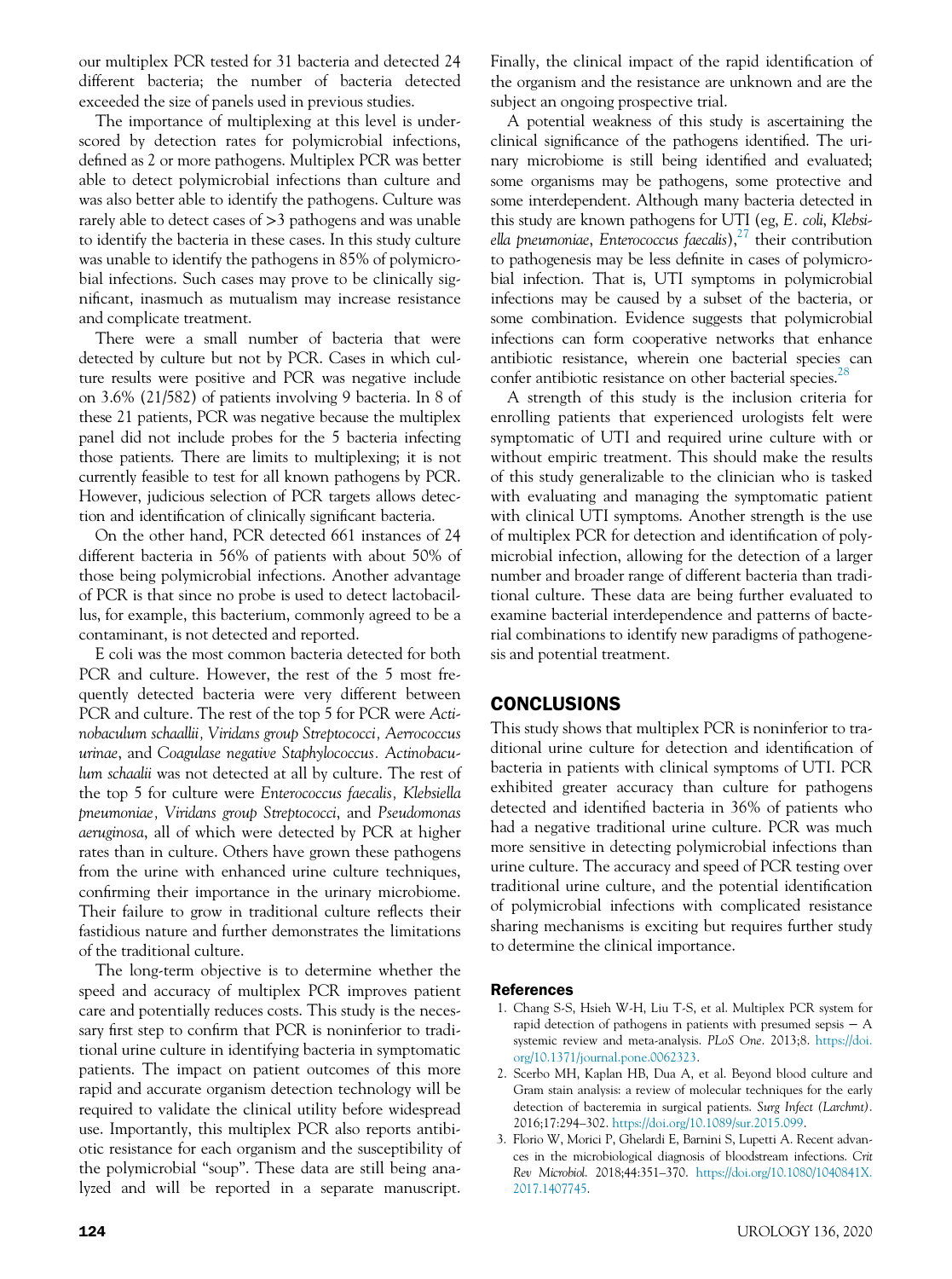- 4. Munson E. Molecular diagnostics update for the emerging (if not already widespread) sexually transmitted infection agent mycoplasma genitalium: just about ready for prime time. *J Clin Microbiol*. 2017;55:2894–2902. https://doi.org/10.1128/JCM.00818-17.
- 5. Sahi S-V, Rogozinska E, Sobhy S, Khan KS. Accuracy of tests used to detect infection with Chlamydia trachomatis in asymptomatic pregnant women: a systematic review. *Curr Opin Obstet Gynecol*. 2017;29:375–382. https://doi.org/10.1097/GCO.0000000000000411.
- 6. Gayet-Ageron A, Combescure C, Lautenschlager S, Ninet B, Perneger TV. Comparison of diagnostic accuracy of PCR targeting the 47-Kilodalton protein membrane gene of treponema pallidum and PCR targeting the DNA polymerase I Gene: systematic review and meta-analysis. *J Clin Microbiol*. 2015;53:3522–3529. https://doi.org/ 10.1128/JCM.01619-15.
- 7. Berry A, Benoit-Vical F, Fabre R, Cassaing S, Magnaval JF. PCRbased methods to the diagnosis of imported malaria. *Parasite*. 2008;15:484–488. https://doi.org/10.1051/parasite/2008153484.
- 8. Haas CT, Roe JK, Pollara G, Mehta M, Noursadeghi M. Diagnostic 'omics' for active tuberculosis. *BMC Med*. 2016;14. https://doi.org/ 10.1186/s12916-016-0583-9.
- 9. Zboromyrska Y, Vila J. Advanced PCR-based molecular diagnosis of gastrointestinal infections: challenges and opportunities. *Expert Rev Mol Diagn*. 2016;16:631–640. https://doi.org/10.1586/14737159.2016. 1167599.
- 10. Lehmann LE, Hauser S, Malinka T, Klaschik S, Stüber F, Book M. Real-time polymerase chain-reaction detection of pathogens is feasible to supplement the diagnostic sequence for urinary tract infections. *BJU Int*. 2010;106:114–120. https://doi.org/10.1111/j.1464- 410X.2009.09017.x.
- 11. Lehmann LE, Hauser S, Malinka T, et al. Rapid qualitative urinary tract infection pathogen identification by SeptiFast® Real-Time PCR. *PLoS One*. 2011;6. https://doi.org/10.1371/journal.pone.0017146.
- 12. Cybulski Z, Schmidt K, Grabiec A, et al. Usability application of multiplex polymerase chain reaction in the diagnosis of microorganisms isolated from urine of patients treated in cancer hospital. *Radiol Oncol*. 2013;47:296–303. https://doi.org/10.2478/raon-2013- 0044.
- 13. van der Zee A, Roorda L, Bosman G, Ossewaarde JM. Molecular diagnosis of urinary tract infections by semi-quantitative detection of uropathogens in a routine clinical hospital setting. *PLoS One*. 2016;11. https://doi.org/10.1371/journal.pone.0150755.
- 14. Price TK, Dune T, Hilt EE, et al. The clinical urine culture: enhanced techniques improve detection of clinically relevant microorganisms. *J Clin Microbiol*. 2016;54:1216–1222. https://doi.org/ 10.1128/JCM.00044-16.
- 15. Hilt EE, McKinley K, Pearce MM, et al. Urine is not sterile: use of enhanced urine culture techniques to detect resident bacterial flora in the adult female bladder. *J Clin Microbiol*. 2014;52:871–876. https://doi.org/10.1128/JCM.02876-13.
- 16. Croxall G, Weston V, Joseph S, Manning G, Cheetham P, McNally A. Increased human pathogenic potential of Escherichia coli from polymicrobial urinary tract infections in comparison to isolates from monomicrobial culture samples. *J Med Microbiol*. 2011;60(Pt 1):102–109. https://doi.org/10.1099/jmm.0.020602-0.
- 17. Rowe TA, Juthani-Mehta M. Diagnosis and management of urinary tract infection in older adults. *Infect Dis Clin North Am*. 2014;28: 75–89. https://doi.org/10.1016/j.idc.2013.10.004.
- 18. Suskind AM, Saigal CS, Hanley JM, Lai J, Setodji CM, Clemens JQ. Incidence and management of uncomplicated recurrent urinary tract infections in a national sample of women in the United States. *Urology*. 2016;90:50–55. https://doi.org/10.1016/j.urology.2015.11.051.
- 19. Simmering JE, Tang F, Cavanaugh JE, Polgreen LA, Polgreen PM. The increase in hospitalizations for urinary tract infections and the associated costs in the United States, 1998-2011. *Open Forum Infect Dis*. 2017;4:ofw281. https://doi.org/10.1093/ofid/ofw281.
- 20. Coyne KS, Sexton CC, Thompson CL, et al. The prevalence of lower urinary tract symptoms (LUTS) in the USA, the UK and Sweden: results from the epidemiology of LUTS (EpiLUTS) study. *BJU Int*. 2009;104:352–360. https://doi.org/10.1111/j.1464-410X.2009.08427.x.
- UROLOGY 136, 2020 **125**
- 21. Irwin DE, Milsom I, Hunskaar S, et al. Population-based survey of urinary incontinence, overactive bladder, and other lower urinary tract symptoms in five countries: results of the EPIC study. *Eur Urol*. 2006;50:1306-1314; discussion 1314-1315. https://doi.org/10.1016/ j.eururo.2006.09.019.
- 22. Schmiemann G, Kniehl E, Gebhardt K, Matejczyk MM, Hummers-Pradier E. The diagnosis of urinary tract infection. *Dtsch Arztebl Int*. 2010;107:361–367. https://doi.org/10.3238/arztebl.2010.0361.
- 23. Khasriya R, Sathiananthamoorthy S, Ismail S, et al. Spectrum of bacterial colonization associated with urothelial cells from patients with chronic lower urinary tract symptoms. *J Clin Microbiol*. 2013;51:2054–2062. https://doi.org/10.1128/JCM.03314-12.
- 24. Preiser W, Bräuninger S, Schwerdtfeger R, et al. Evaluation of diagnostic methods for the detection of cytomegalovirus in recipients of allogeneic stem cell transplants. *J Clin Virol*. 2001;20:59–70.
- 25. Gaydos CA, Theodore M, Dalesio N, Wood BJ, Quinn TC. Comparison of three nucleic acid amplification tests for detection of chlamydia trachomatis in urine specimens. *J Clin Microbiol*. 2004;42:3041–3045. https://doi.org/10.1128/JCM.42.7.3041-3045.2004.
- 26. Pillay A, Radebe F, Fehler G, Htun Y, Ballard RC. Comparison of a TaqMan-based real-time polymerase chain reaction with conventional tests for the detection of Trichomonas vaginalis. *Sex Transm Infect*. 2007;83:126–129. https://doi.org/10.1136/sti.2006.022376.
- 27. McLellan LK, Hunstad DA. Urinary tract infection: pathogenesis and outlook. *Trends Mol Med*. 2016;22:946–957. https://doi.org/ 10.1016/j.molmed.2016.09.003.
- 28. de Vos MGJ, Zagorski M, McNally A, Bollenbach T. Interaction networks, ecological stability, and collective antibiotic tolerance in polymicrobial infections. *Proc Natl Acad Sci USA*. 2017;114:10666– 10671. https://doi.org/10.1073/pnas.1713372114.

# EDITORIAL COMMENT



independent assays in the diagnosis and treatment of UTI. The study raises a number of important points. First, in 22% of cases, multiplex-PCR identified organisms where standard culture was negative. Bacteria uniquely detected by PCR in this study included a number of genera that were also detected in the urinary tract of healthy patients without urinary tract infection in another report.<sup>2</sup> Such findings highlight the importance of further investigation into the urinary microbiome as well as the uropathogenic capacity of noncultureable and other poorly-studied bacteria, and whether their presence in urine should guide therapy. Additionally, the enhanced capacity of PCR-based assays to identify multiple bacterial species will play a particularly important role in the diagnosis and treatment of patients

This study is a step forward in the implementation of culture-